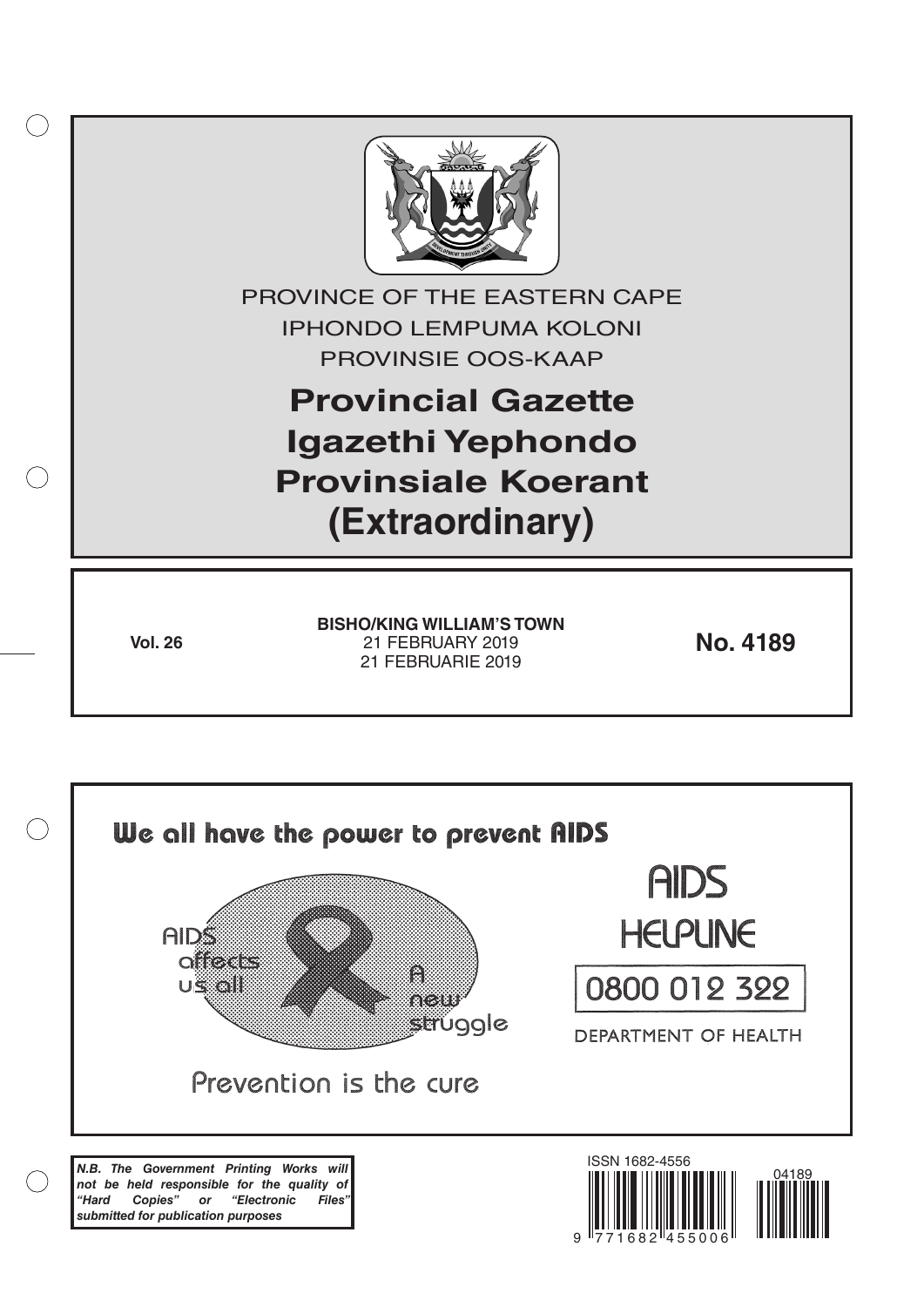## **IMPORTANT NOTICE:**

**The GovernmenT PrinTinG Works Will noT be held resPonsible for any errors ThaT miGhT occur due To The submission of incomPleTe / incorrecT / illeGible coPy.**

**no fuTure queries Will be handled in connecTion WiTh The above.**

### **CONTENTS**

|    |                                                                                                                                                                                                                            | Gazette<br>No. | Page<br>No. |
|----|----------------------------------------------------------------------------------------------------------------------------------------------------------------------------------------------------------------------------|----------------|-------------|
|    | <b>LOCAL AUTHORITY NOTICES • PLAASLIKE OWERHEIDS KENNISGEWINGS</b>                                                                                                                                                         |                |             |
| 36 | Local Government: Municipal Property Rates Act (6/2004): Enoch Mgijima Local Municipality: Public Notice<br>calling for inspection of the General Valuation Roll for the period 1 July 2019 to 30 June 2024 and lodging of | 4189           |             |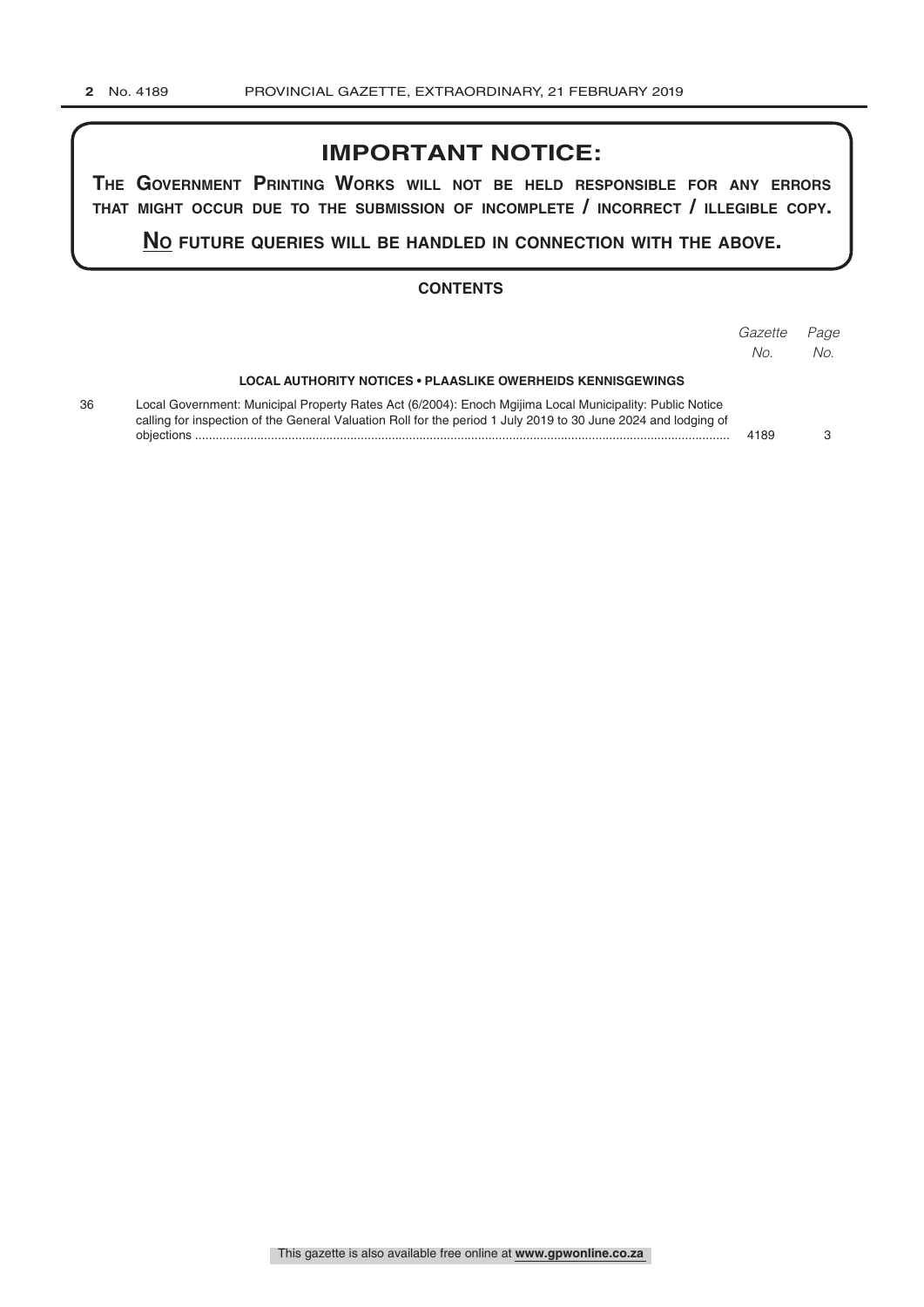# Local Authority Notices • Plaaslike Owerheids Kennisgewings

### **LOCAL AUTHORITY NOTICE 36 OF 2019 NOTICE BTO 02/02/2019**



### **ENOCH MGIJIMA LOCAL MUNICIPALITY**

### **PUBLIC NOTICE CALLING FOR INSPECTION OF THE GENERAL VALUATION ROLL FOR THE PERIOD 1 JULY 2019 TO 30 JUNE 2024 AND LODGING OF OBJECTIONS**

Notice is hereby given in terms of Section 49 (1) (a) (i) read together with Section 78 (2) of the Local Government: Municipal Property Rates Act 2004 (Act No.6 of 2004) hereinafter referred to as the" Act", that the 2019 General Valuation Roll for the Financial Years 01 July 2019 to 30 June 2024 is open for public inspection at the Municipal Offices listed below, on Monday to Friday, during office hours 07:45 to 16:30 from **20 February 2019 to 22 March 2019**. In addition, the Valuation Roll is available on the Municipal website www.enochmgijima.gov.za

An invitation is hereby made in terms of section 49 (1) (a) (ii) read with 78(2) of the Act that any owner of property or other person who so desires should lodge an objection with the Municipal Manager in respect of any matter including the category, reflected in or omitted from, the Valuation Roll within the above –mentioned period. Attention is specifically drawn to the fact that in terms of Section 50(2) of the Act an objection must be in relation to a specific individual property and not against the Valuation Roll as such. The forms for lodging of objection are obtainable from Budget and Treasury Offices of the Municipality in Queenstown, Tarkastad, Hofmeyer, Molteno and Sterkstroom or Municipal website www.enochmgijima .gov.za

|           | • Queenstown Office Unit  | Budget & Treasury Office, 25-27 Owen Street     |
|-----------|---------------------------|-------------------------------------------------|
|           | • Tarkastad Office Unit   | Budget & Treasury Office, 12 Murray Street      |
|           | • Hofmeyer Office Unit    | Budget & Treasury Office, 194 Molteno Street    |
| $\bullet$ | Molteno Office Unit       | Budget & Treasury Office, 39 Smith Street       |
|           | • Sterkstroom Office Unit | Budget & Treasury Office, 58 John Voster Street |

The completed forms must be returned to the following address by Registered Mail: The Municipal Manager, Enoch Mgijima Local Municipality, Private Bag X7111, Komani 5320 or hand delivered at Municipal Offices, 70 Carthcart Road, Queenstown, 5320 during Office hours 07h45-16h30 Monday to Friday.

For any queries do not hesitate to contact Ms S Richard on 045 807 2062 or email to SRichard@enochmgijima.gov.za

**Mr S. Nomandela Acting Municipal Manager**